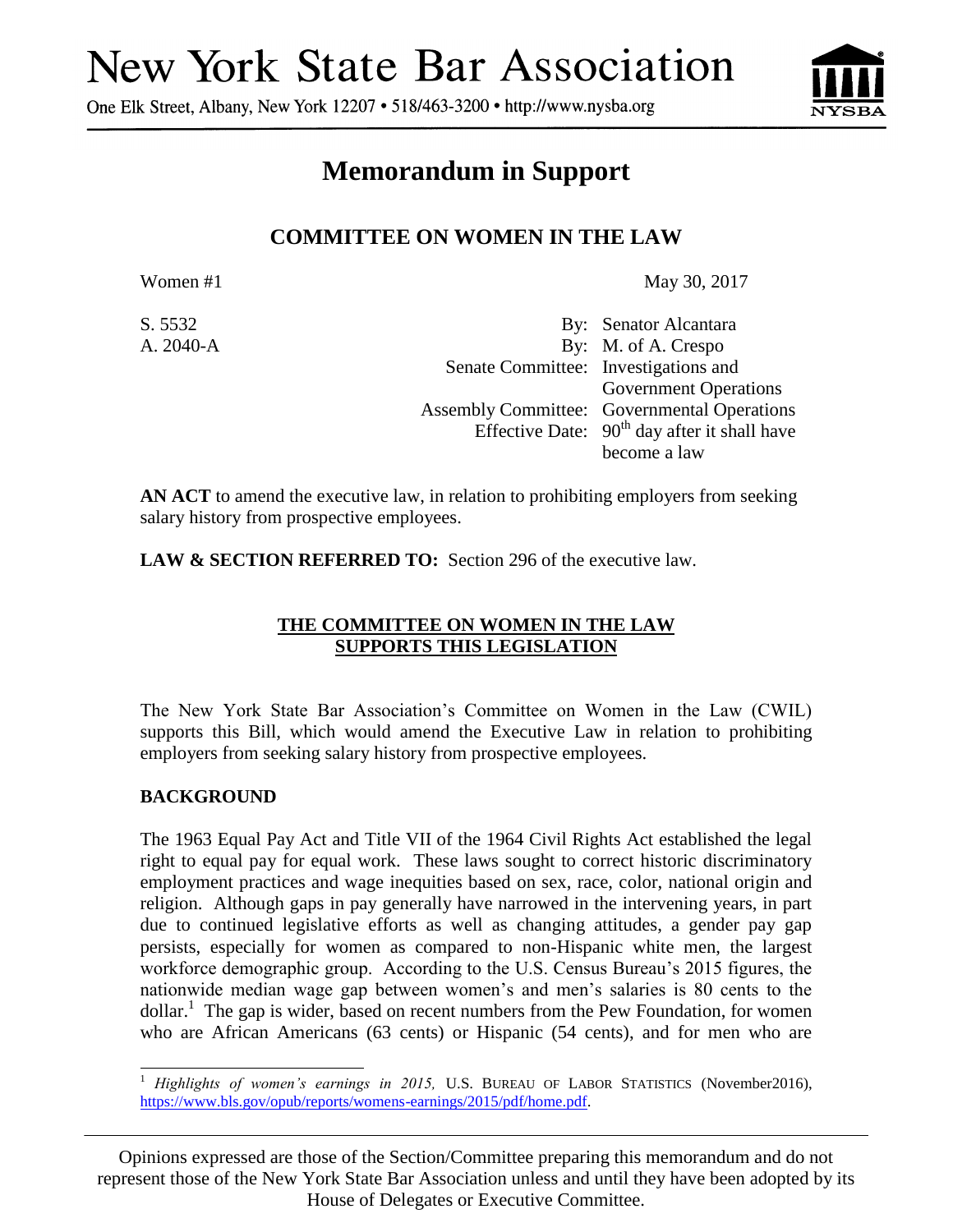African American (73 cents) or Hispanic (69 cents).<sup>2</sup> Other factors that may influence pay equity include age, educational attainment, disability, sexual orientation and identity, and immigrant status.

Researchers and economists have sought to explain the persistence of the gender pay gap by citing, for example, differences in the types of fields women tend to gravitate towards (e.g., social work versus aerospace engineering), differences in women's willingness or ability to spend longer hours at the office, women's tendency to spend child-bearing years out of work or in jobs with more flexible hours, and differences in women's salary negotiations.<sup>3</sup> Yet, notwithstanding choices that women may make or barriers they may face, few dispute that discriminatory bias towards women contributes in part to pay inequity.

# **ANALYSIS**

This Bill would amend the Executive Law by making it an "unlawful discriminatory practice" for an employer to "seek a salary history from a prospective employee for an interview or as a condition for employment."<sup>4</sup>

Prospective employees are free to provide salary information as part of the negotiation process; employers may discuss salary, benefits and other compensation expectations with the applicant; and a prospective employer may confirm salary history "after obtaining written authorization from the prospective employee."<sup>5</sup> Although the law is not as clear as it could be regarding how businesses would operationalize this third exception, presumably what is intended is that the employer may ask for salary history following a conditional job offer in order to confirm the employee's job history. We suggest that the legislature require employers to give prospective employees a conditional job offer before asking for salary history and to clarify that employers may not use this provision to undermine the purpose of the law.

The Bill would also require the New York State Division of Human Rights to establish a public awareness campaign to publicize the prohibition, and to collect and publish data on complaints about violations.

 $\overline{\phantom{a}}$ 

<sup>&</sup>lt;sup>2</sup> Anna Brown and Eileen Patten, *The narrowing, but persistent, gender gap in pay*, PEW RESEARCH CENTER (Apr. 3, 2017), [http://www.pewresearch.org/fact-tank/2017/04/03/gender-pay-gap-facts/.](http://www.pewresearch.org/fact-tank/2017/04/03/gender-pay-gap-facts/)

<sup>&</sup>lt;sup>3</sup> Glenn Kessler, *Here are the facts behind that '79 cent' pay gap factoid*, THE WASHINGTON POST (Apr. 14, 2016), *available at* [https://www.washingtonpost.com/news/fact-checker/wp/2016/04/14/here-are-the-facts](https://www.washingtonpost.com/news/fact-checker/wp/2016/04/14/here-are-the-facts-behind-that-79-cent-pay-gap-factoid/?utm_term=.6b5dee20a532)[behind-that-79-cent-pay-gap-factoid/?utm\\_term=.6b5dee20a532.](https://www.washingtonpost.com/news/fact-checker/wp/2016/04/14/here-are-the-facts-behind-that-79-cent-pay-gap-factoid/?utm_term=.6b5dee20a532)

 $4$  A2040A (S5532), 2017-2018 Reg. Sess. (N.Y. 2017).

<sup>5</sup> *Id.*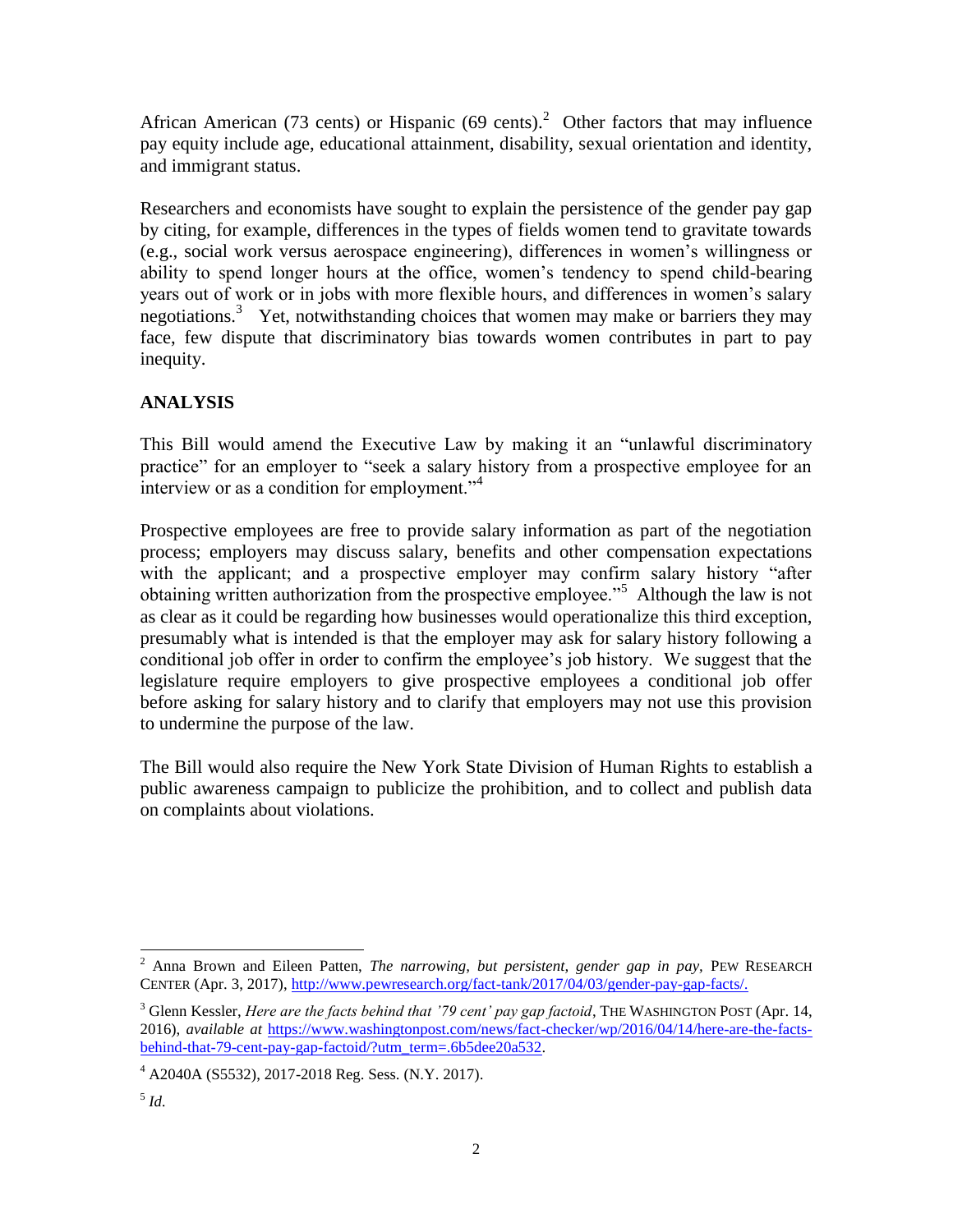#### **LEGISLATIVE INTENT**

l

The primary goal of this Bill would be to "prevent gender based wage discrimination from when women enter the labor force."<sup>6</sup>

A critical point that underlies the rationale for the Bill is that employers who use prior wage history to set wages for a new employee will perpetuate an underlying wage disparity that existed from any employer in a woman's work history, including, potentially, her very first employer. A major 2013 study from the American Association of University Women found that on average women are paid 6.6 percent less than men in their very first jobs even when taking into account other demographic information.<sup>7</sup> As research has shown that women start out with a lower salary to begin with, "pegging new wages to old wages maintains the discriminatory practice."<sup>8</sup> An employer's use of salary history guarantees that pay inequality follows workers wherever they go, regardless of their profession or skills. With this Bill, prospective employers would instead have to use the employee's education, experience, and workplace and industry standards as guideposts.

#### **BENEFITING WOMEN AND MEN OF ALL BACKGROUNDS**

Women are not the only demographic group who would benefit from the Bill. Because the prohibition affects all job seekers, other groups who could reasonably expect to benefit include men and women whose wages may have been affected by other forms of discrimination in prior jobs (e.g., race, ethnicity, disability, sexual orientation), workers whose salaries were depressed during the recession, and older workers who may be seeking, out of necessity, a job at a lower pay scale.

Without such legislation, courts may impose their own standards to determine whether employers can use differences in employees' pay history to support continuing pay inequity. In a recent  $9<sup>th</sup>$  Circuit case, the court overturned a lower court ruling to hold that employers **could** "base a pay differential on prior salary so long as [the employer] showed that its use of prior salary effectuated some business policy and that the employer

<sup>&</sup>lt;sup>6</sup> *Id.* The Legislature's broad intent to benefit women aligns with the goals of fairness and growing the economy. *See* Binyamin Appelbaum, *To Lift Growth, Janet Yellen Says, Make It Easier for Women to Work*, N.Y. TIMES (May 5, 2017), *available at* [https://www.nytimes.com/2017/05/05/us/politics/to-lift](https://www.nytimes.com/2017/05/05/us/politics/to-lift-growth-janet-yellen-says-make-it-easier-for-women-to-work.html?_r=0)growth-janet-yellen-says-make-it-easier-for-women-to-work.html? r=0 (Federal Reserve Chairwoman Janet Yellen calls for more progressive United States policies on women and work to increase women's workforce participation rates, which have fallen since 1990 as compared to other countries, and to drive economic growth).

<sup>7</sup> Christianne Corbett, M.A. and Catherine Hill, Ph.D., *Graduating to a Pay Gap: The Earnings of Women and Men One Year after College Graduation*, AMERICAN ASSOCIATION OF UNIVERSITY WOMEN ("AAUW") (Oct. 2012), [https://www.aauw.org/files/2013/02/graduating-to-a-pay-gap-the-earnings-of](https://www.aauw.org/files/2013/02/graduating-to-a-pay-gap-the-earnings-of-women-and-men-one-year-after-college-graduation.pdf)[women-and-men-one-year-after-college-graduation.pdf.](https://www.aauw.org/files/2013/02/graduating-to-a-pay-gap-the-earnings-of-women-and-men-one-year-after-college-graduation.pdf)

<sup>8</sup> AAUW Intern, *To Help End the Pay Gap, Stop Asking New Hires for Salary Histories*, AAUW (Oct. 14, 2016), [http://www.aauw.org/2016/10/14/stop-salary-histories/.](http://www.aauw.org/2016/10/14/stop-salary-histories/)